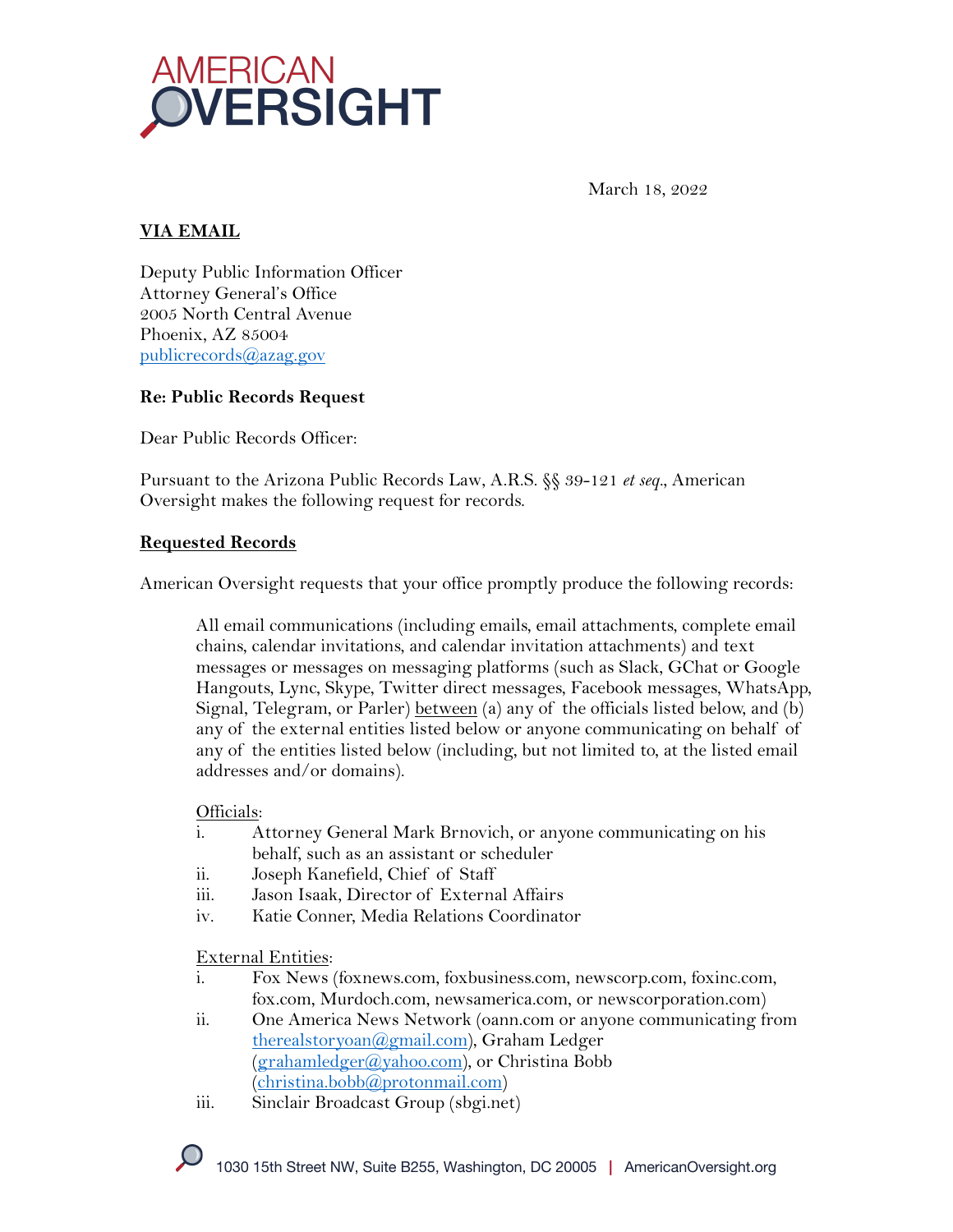- iv. Newsmax (newsmax.com)
- v. Daily Caller (dailycaller.com)
- vi. Breitbart (breitbart.com)
- vii. The Gateway Pundit (thegatewaypundit.com)
- viii. Infowars (Infowars.com)
- ix. Anyone communicating on behalf of *Bannon's War Room,* including, but not limited to, Raheem Kassam

Please note that American Oversight does not seek, and that this request specifically excludes, the initial mailing of news clips or other mass distribution emails. However, subsequent communications forwarding such emails are responsive to this request. In other words, for example, if Attorney General Brnovich received a mass-distribution news clip email from one of the specified entities, that initial email would not be responsive to this request. However, if Attorney General Brnovich forwarded that email to another individual with his own commentary, that subsequent message would be responsive to this request and should be produced.

Please provide all responsive records from January 1, 2021, through the date the search is conducted.

#### **Statement of Noncommercial Purpose**

This request is made for noncommercial purposes. American Oversight seeks records regarding the potential communications between Arizona public officials and external organizations that have a known history of coordination with members of government on policy matters. <sup>1</sup> Records with the potential to shed light on this question would contribute significantly to public understanding of operations of the government, including whether and to what extent external entities have exerted influence on public officials.

Because American Oversight is a  $501(c)(3)$  nonprofit, this request is not in American Oversight's financial interest and is not made for a commercial purpose. American Oversight's mission is to promote transparency in government, to educate the public about government activities, and to ensure the accountability of government officials. American Oversight uses the information gathered, and its analysis of it, to educate the public through reports, press releases, or other media. American Oversight also makes

<sup>1</sup> Steve Contorno, *Inside Fox News, DeSantis is 'The Future of the Party.' And He's Taking Advantage,* Tampa Bay Times, August 13, 2021,

https://www.tampabay.com/news/florida-politics/2021/08/13/inside-fox-newsdesantis-is-the-future-of-the-party-and-hes-taking-advantage/.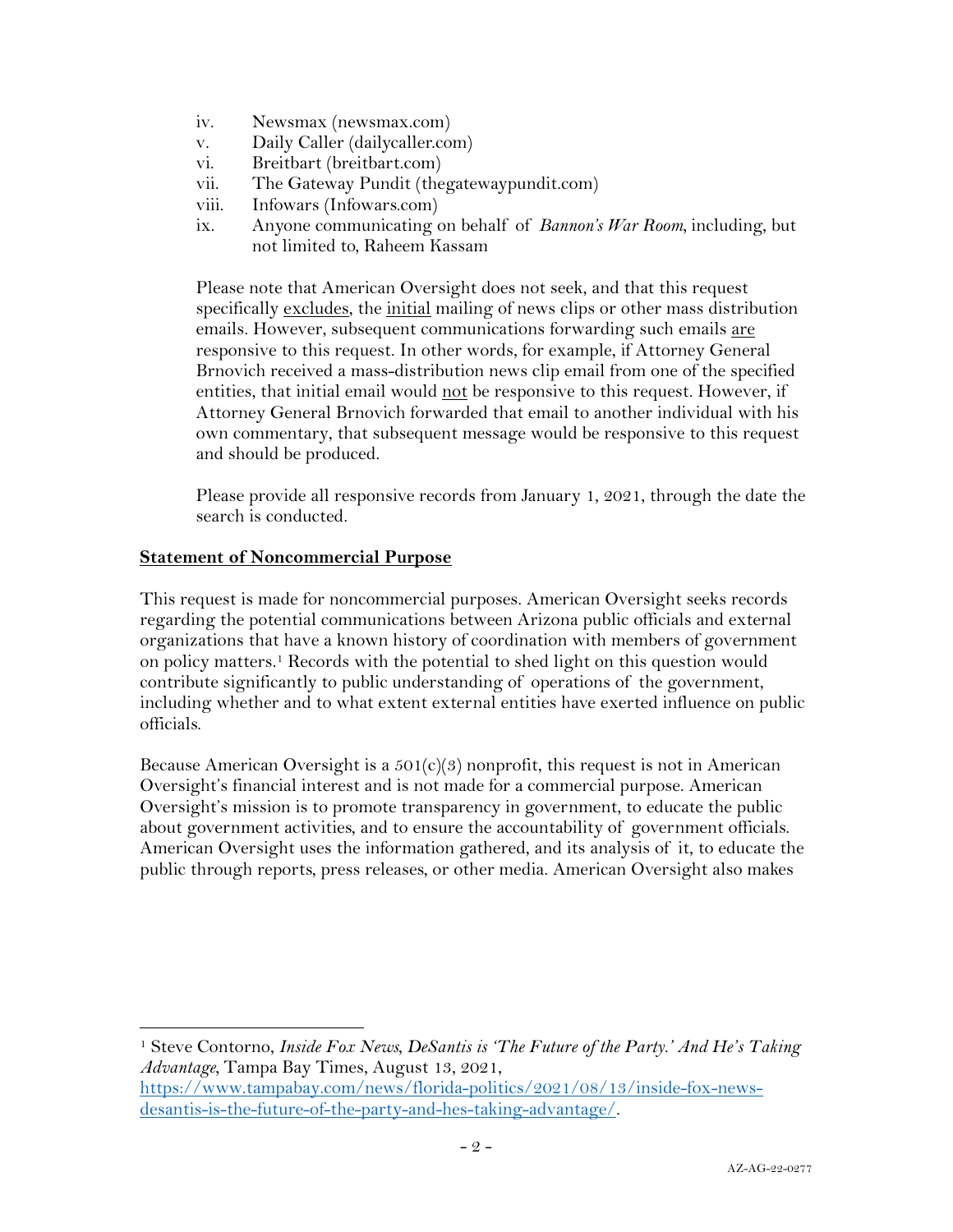materials it gathers available on its public website and promotes their availability on social media platforms, such as Facebook and Twitter.<sup>2</sup>

Because this request is made for noncommercial purposes, American Oversight requests that any fees charged in connection with processing this request be limited to copying and postage charges, if applicable.<sup>3</sup> Please notify American Oversight of any anticipated fees or costs in excess of \$100 prior to incurring such costs or fees.

## **Guidance Regarding the Search & Processing of Requested Records**

In connection with its request for records, American Oversight provides the following guidance regarding the scope of the records sought and the search and processing of records:

- Please search all locations and systems likely to have responsive records, regardless of format, medium, or physical characteristics.
- § In conducting your search, please understand the terms "record," "document," and "information" in their broadest sense, to include any written, typed, recorded, graphic, printed, or audio material of any kind. We seek records of any kind, including electronic records, audiotapes, videotapes, and photographs, as well as letters, emails, facsimiles, telephone messages, voice mail messages and transcripts, notes, or minutes of any meetings, telephone conversations or discussions.
- Our request for records includes any attachments to those records or other materials enclosed with those records when they were previously transmitted. To the extent that an email is responsive to our request, our request includes all prior messages sent or received in that email chain, as well as any attachments to the email.
- § Please search all relevant records or systems containing records regarding agency business. Do not exclude records regarding agency business contained in files, email accounts, or devices in the personal custody of your officials, such as personal email accounts or text messages.
- If any records are withheld in full or in part, pursuant to A.R.S. § 39- $121.01(D)(2)$ , please provide an index of records or categories of records that

<sup>2</sup> American Oversight currently has approximately 15,700 page likes on Facebook and 118,000 followers on Twitter. American Oversight, Facebook,

https://www.facebook.com/weareoversight/ (last visited Mar. 15, 2022); American Oversight (@weareoversight), Twitter, https://twitter.com/weareoversight (last visited Mar. 15, 2022).

<sup>3</sup> A.R.S. § 39-121.01(D)(1); *see also Hanania v. City of Tucson*,128 Ariz. 135, 624 P.2d 332 (Ct. App. 1980). Furthermore, because this request is for noncommercial purposes, additional fees provided for under A.R.S.  $\S 39-121.03(A)$  are not applicable and should not be assessed.